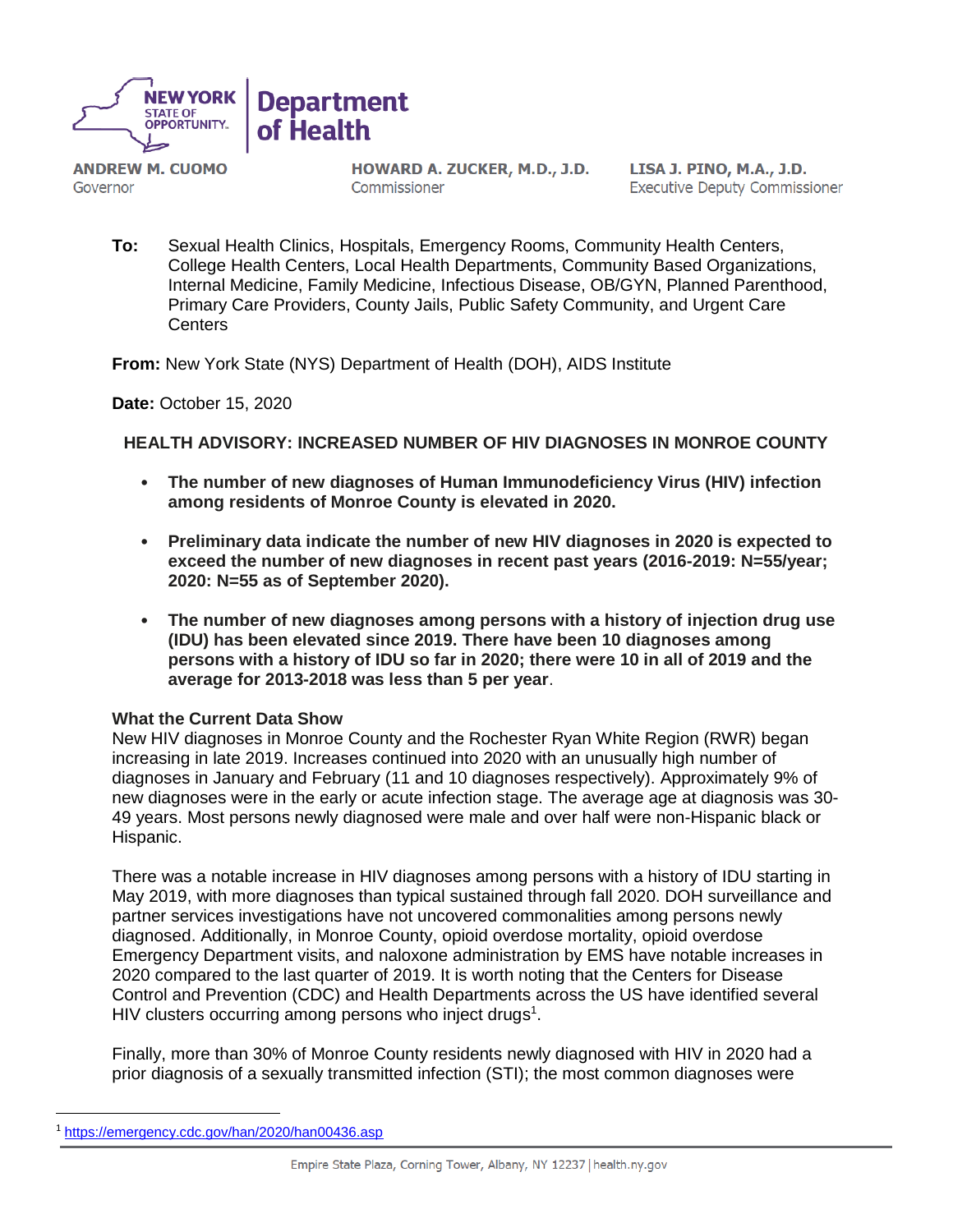gonorrhea and chlamydia. Independent of HIV status, reported gonorrhea diagnoses in Monroe County have increased in 2020<sup>2</sup>. Sexual health services such as DOH partner services and HIV PrEP, where indicated, must be provided.

Public health partnerships among providers, health departments, and CBOs are integral to preventing outbreaks of HIV and STIs. Law enforcement agencies also have a role by not unnecessarily detaining individuals in lawful possession of syringes, medications, and naloxone -- and by not confiscating these critical public health tools.

# **What Health Care Providers Can Do to Help Control HIV, HCV, and Other STIs**

- **Offer and perform HIV testing** for every patient age 13 years and older.
- Despite the challenges posed by the COVID-19 pandemic, **expeditious initiation of antiretroviral therapy (ART) in people newly diagnosed with HIV** remains a high priority and can be accomplished with modest adjustments to the established protocol<sup>3</sup>. See the NYSDOH AIDS Institute's Guidance: Rapid Antiretroviral Therapy (ART) Initiation During COVID-19<sup>4</sup> document which aims to assist primary care providers and other clinicians in adjusting the protocol for implementing rapid ART initiation during the COVID-19 pandemic.
- **Offer and perform HCV testing** for every patient age 18 years and older. Injection drug use is the most common risk factor for HCV transmission. People who inject drugs, even once in their lifetime, should be tested for HCV. Annual HCV testing is recommended for those with on-going risk, such as IDU, HIV-infected MSM and MSM on PrEP.
- **Conduct a complete sexual health history, risk and drug use assessment** for every patient. Ask about specific behaviors that may increase one's risk of HIV, HCV, or other STIs, such as the number of sex partners, type of sex (i.e., vaginal, anal, oral), sex of sex partners, and drugs used and route of drug ingestion, to help guide laboratory testing. Visit [www.ncshguide.org/providers](http://www.ncshguide.org/providers) for guidance and additional resources.
- **Screen** for HIV and/or STIs as appropriate in:
	- $\circ$  Persons presenting with evidence of active injection drug or other drug use
	- o Sexually active MSM, at least annually
	- o Sexually active persons regardless of HIV status, at least annually
	- o All persons with newly diagnosed HIV
	- o Persons diagnosed with STIs
	- o Sex or needle sharing partners of people with HIV/STIs
	- $\circ$  Pregnant people at their first prenatal visit and during the third trimester. For complete information on screening, diagnosing, and treating syphilis in pregnancy, see the Centers for Disease Control and Prevention's (CDC) 2015 STD Treatment Guidelines<sup>5</sup>.
- **Treat promptly or link patients immediately to care and treatment** to interrupt the spread of HIV, syphilis and other STIs.
- **Refer** all patients diagnosed with HCV for treatment if HCV treatment is not offered onsite.
- **Offer** Pre-Exposure Prophylaxis (PrEP) and Post-Exposure Prophylaxis (PEP)
- **Facilitate partner management** to encourage your patients to refer their sex or needle sharing partners to medical care for testing, STI treatment and HIV prophylaxis.

 $\overline{a}$ 

<sup>2</sup> [https://www.health.ny.gov/diseases/communicable/std/docs/health\\_advisory\\_gonorrhea.pdf](https://www.health.ny.gov/diseases/communicable/std/docs/health_advisory_gonorrhea.pdf)

<sup>3</sup> [https://www.hivguidelines.org/antiretroviral-therapy/when-to-start-plus-rapid-start/#tab\\_4](https://www.hivguidelines.org/antiretroviral-therapy/when-to-start-plus-rapid-start/#tab_4)

<sup>4</sup> <https://www.hivguidelines.org/antiretroviral-therapy/rapid-art-covid-19/>

<sup>5</sup> <https://www.cdc.gov/std/tg2015/syphilis-pregnancy.htm>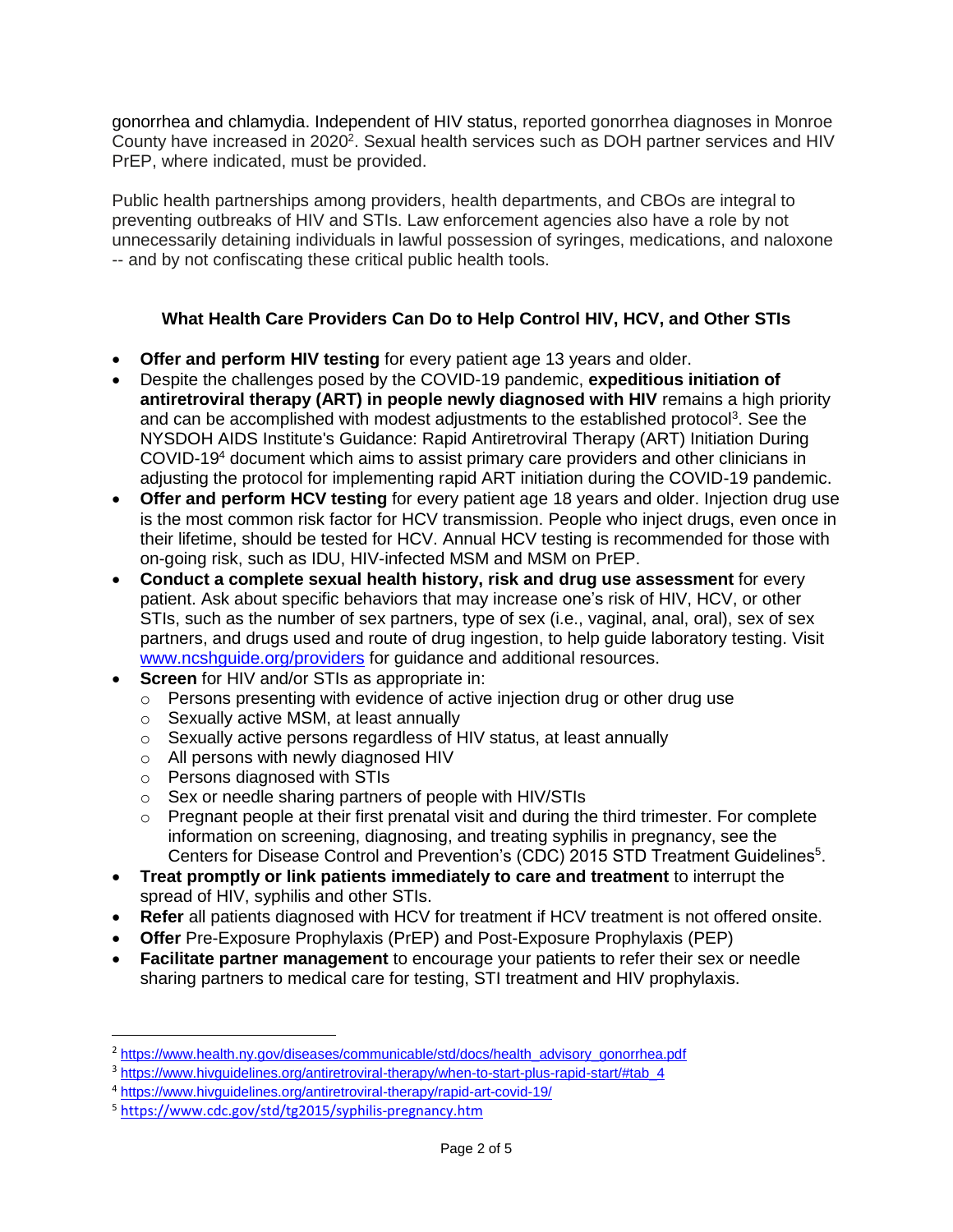- **Collaborate** with State and County public health personnel on partner notification efforts. Expect the Health Department to contact you and/or your patient for additional information.
- **Refer** consenting individuals living with HIV and people engaging in behaviors that put themselves at risk of acquiring HIV to CBOs for support services.
- **Report** newly diagnosed cases of HIV and/or AIDS using the Provider Portal on the NYSDOH Health Commerce System at [https://commerce.health.ny.gov](https://commerce.health.ny.gov/) or the paper DOH-4189 Medical Provider HIV/AIDS and Partner/Contact Report Form (PRF). Completion of the PRF within 14 days of diagnosis is required by Public Health Law.
- **Report** all suspected and confirmed STI diagnoses promptly to your local county health department. Information is available at [www.health.ny.gov/forms/doh-389.pdf](http://www.health.ny.gov/forms/doh-389.pdf) and [www.health.ny.gov/forms/instructions/doh-389\\_instructions.pdf.](http://www.health.ny.gov/forms/instructions/doh-389_instructions.pdf)

## **What Community Based Organizations Can Do to Support Sexual Health, Drug User Health, and Prevent HIV, HCV and other STIs**

- **Assess risk:** conduct a comprehensive behavioral sexual risk assessment for program participants/clients. Ask about specific behaviors, such as the number of partners, type of sex (i.e., vaginal, anal, oral), sex of partners, drugs used, and route of drug ingestion to help guide lab testing.
- **Provide harm reduction services:** facilitate access to clean syringes and essential support services for people who inject drugs. Syringes should be provided to ensure a sterile syringe for every projected injection and without limiting access. There are three mechanisms to provide sterile syringes in NYS – syringe exchange, second tier syringe exchange and the expanded syringe access program. In addition, provide syringe disposal options for people with used syringes. Individuals should be trained in how to recognize an overdose, trained in how to respond to an overdose, and provided with naloxone. To become a registered Opioid Overdose Program or to facilitate access to and disposal of syringes please see [https://www.health.ny.gov/diseases/aids/consumers/prevention/needles\\_syringes/index.htm](https://www.health.ny.gov/diseases/aids/consumers/prevention/needles_syringes/index.htm)
- **Implement targeted client recruitment:** prioritize agency services to identify individuals who do not access health care services or who may not otherwise have access to HIV and STI testing in clinical settings. These persons may benefit most from HIV and STI testing services in nonclinical settings.
- **Conduct venue based and/or mobile HIV/STI testing activities to key priority populations:** offer testing to persons who inject drugs and the needs in your local community. Provide HIV Self-Test kits and/or promote the NYS HIV Home Test Giveaway when venue based and/or mobile based testing activities are not available and/or possible. Eligibility survey for the NYS HIV Home Test Giveaway available at <https://bit.ly/NYPausedHHTG>
- **Provide easy access buprenorphine:** as part of comprehensive harm reduction services, individuals with opioid use disorder should be offered access to buprenorphine in a nonpunitive way via a variety of settings.
- **Offer navigation services:** assist persons living with HIV, or persons who engage in behaviors that put themselves at risk of acquiring HIV, to obtain timely, essential, and appropriate medical, prevention, and support services (including PrEP/PEP) to optimize health and prevent HIV/STI/HCV transmission and acquisition.
- **Provide effective behavioral interventions:** implement prevention activities that are culturally relevant and have been shown to be successful by evaluation or research.
- **Engage in condom promotion, education, and distribution:** make condoms available at no cost and increase access to condoms in ways that reduce embarrassment or discomfort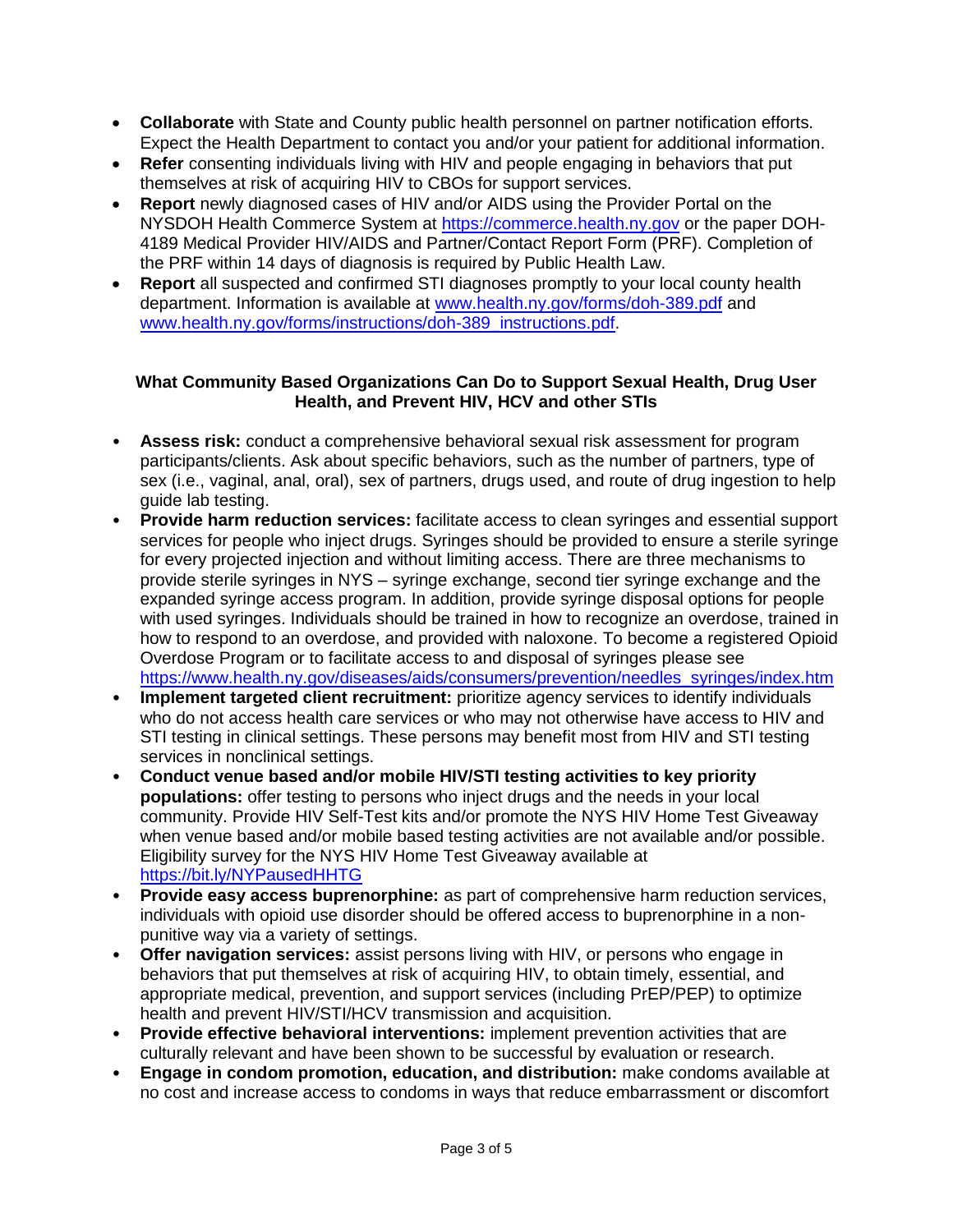when acknowledging sexual activity. Information about the NYS Condom Program is available at<https://www.health.ny.gov/diseases/aids/consumers/condoms/nyscondom.htm>

- **Work with existing coordinating and community planning bodies** such as NYS Ending the Epidemic regional steering committees, the NYS HIV Advisory Body, and NY Links to plan, promote and conduct community education events/activities, foster dialogue, and share resources.
- **Use technology and social media platforms** to promote partner services, increase general awareness, provide accurate and science-based education, and address misinformation. Social media efforts should be informed by contextual factors such as culture, language, health literacy levels, norms, stigma, discrimination, and health care disparities. Partner services public service announcement available at <https://www.youtube.com/watch?v=63hsXYucSrs>
- **Collaborate** with public health stakeholders including county departments of health, regional partner services staff, other AIDS Institute funded providers, CBOs (including non-AIDS service organizations), medical providers, behavioral health providers, etc. to discuss the health advisory, communicate current services, and develop a local response plan and/or collaboration agreements (as needed) to best serve the needs of the priority populations.

## **Additional Resources**

**Free and confidential HIV and STI testing** is available at local health department STD clinics. [www.health.ny.gov/diseases/communicable/std/clinics/](http://www.health.ny.gov/diseases/communicable/std/clinics/)

**HIV Testing Toolkit: Resources to Support Routine HIV Testing for Adults and Teens**  [http://www.health.ny.gov/diseases/aids/providers/testing/docs/testing\\_toolkit.pdf](http://www.health.ny.gov/diseases/aids/providers/testing/docs/testing_toolkit.pdf)

**HIV Self-testing** done entirely at home or in a private location is available in New York State (excluding NYC). <https://bit.ly/NYPausedHHTG>

**New York State Department of Health AIDS Institute Provider Directory**  <https://providerdirectory.aidsinstituteny.org/>

**NYS Department of Health HIV/AIDS Hotline: 1-800-541-AIDS** 

<http://www.nyhealth.gov/diseases/aids/index.htm>

**HIV / HCV / Prevention Training for Providers** <https://ceitraining.org/>

**CEI Line** - Clinicians can call the Clinical Education Initiative (CEI Line) to speak with an experienced HIV care provider: 1-866-637-2342

**NYS DOH AIDS Institute Clinical Guidelines for HIV/HCV/PrEP/PEP** [https://hivguidelines.org](https://hivguidelines.org/)

**Pre-Exposure Prophylaxis (PrEP) and Non-Occupational Post-Exposure Prophylaxis (PEP)** [www.health.ny.gov/diseases/aids/general/prep](http://www.health.ny.gov/diseases/aids/general/prep)

**Consumer PEP Hotline** – 844-PEP4NOW (844-737-4699) Available 24/7

**HIV Clinician Reporting and NYSDOH Partner Services** [https://www.health.ny.gov/diseases/aids/providers/regulations/partner\\_services/](https://www.health.ny.gov/diseases/aids/providers/regulations/partner_services/)